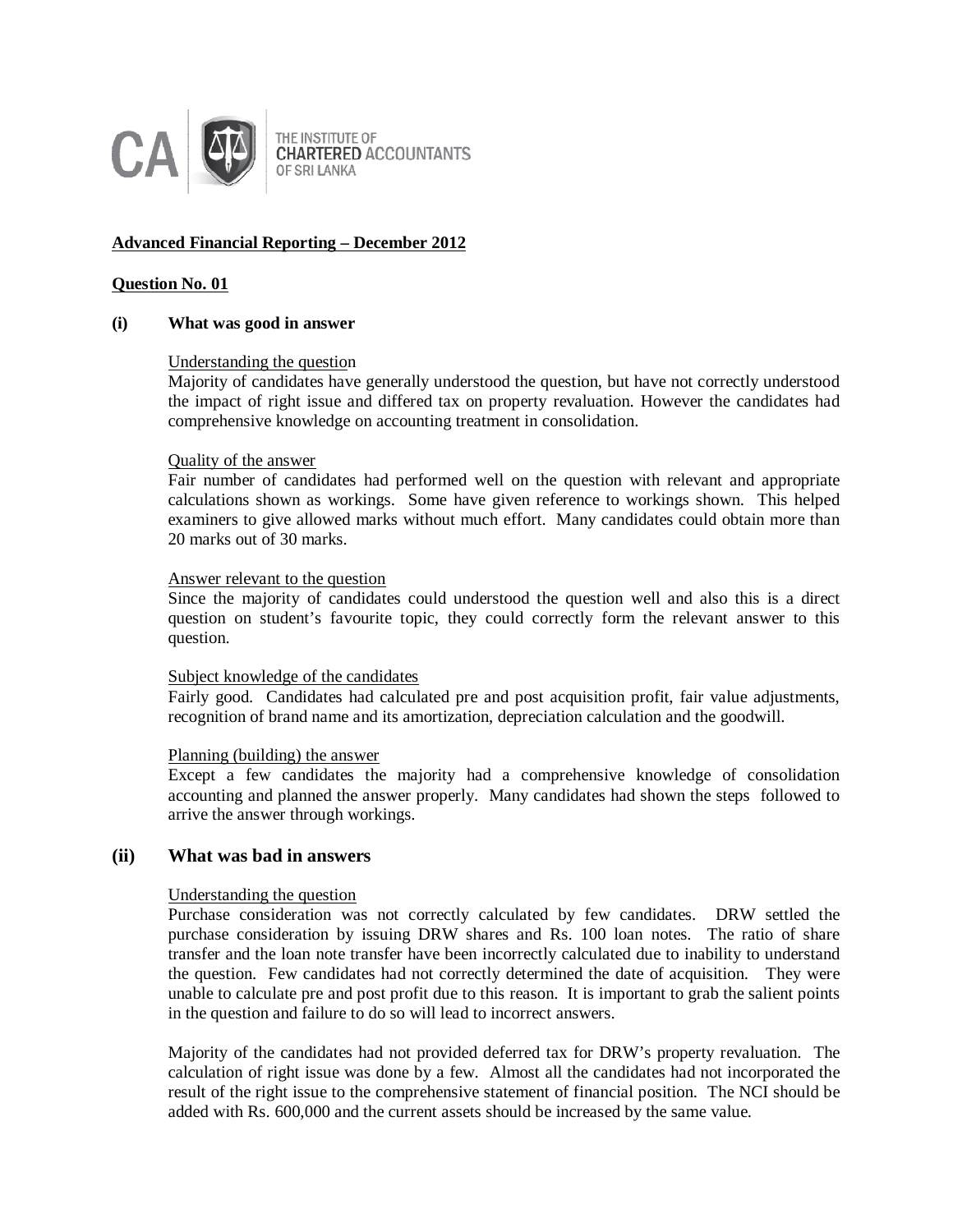The change of the holding of SW by DRW after right issue was correctly calculated by only a few candidates. It should be 77% for DRW and 23% for NC1. Legal cost was incorporated to accounts by majority but the liability thereon was not identified as a current liability by most of the candidates.

#### Position of the answer

Some candidates had given references for the figures in the consolidated financial statements to workings. A few of them had given consolidated figures without showing the breakdown in their working or elsewhere. The examiner had to analyse figures in the consolidated financial statements in order to give marks for the each adjustment.

## Answer relevant to the question

Some candidates had written long paragraphs even though the question expects calculations and values. They have wasted their time by doing this. It appeared that some candidates had spent more time on this question instead strategically obtaining marks with figures and shifting to the other questions. This has resulted less marks for other questions in the question paper. The time management is vital in an examination but most of the candidates had not much concentrated on this. Some candidates had prepared changes in equity statement which was not required as part of the answer.

#### Subject knowledge of the candidates

Poor performance was shown with respect to the calculation of NCI after the right issue. The knowledge of the candidates needs to be enhanced in this area. Calculation of purchase consideration should be learnt well.

#### Planning the answer

The question required consolidated statements that need to be prepared and presented. A few candidates had not considered the answer expected by the examiner but had presented their answers without a plan deviating from the requirements. Some have started the answer with workings consolidated financial statements. Again workings were given followed by no reference. The correct presentation should be the answer in one place and all the workings grouped together with reference to the final answer.

## Common difficulties faced by the candidates

- (a) Calculation of NCI after the right issue.
- (b) Crediting the legal fee Rs. 1.5 million to accrued expenditure.
- (c) Increase in working capital as a result of right issue Rs. 600,000.
- (d) Correct value of NCI in the consolidated financial statements.
- (e) Differed tax arisen on revalued property of DRW (Rs. 500.00 x  $30\% = 150,000$ )

#### Possible areas where majority made mistakes

| (a) Loan note calculation.                                                     |                                  |               |  |
|--------------------------------------------------------------------------------|----------------------------------|---------------|--|
| The correct calculation is Rs.5,000,000 x 80% x (Rs.100/Rs.500) = Rs. 800,000. |                                  |               |  |
| (b) Right issue $-200,000$                                                     |                                  |               |  |
| NCI shares after right issues $200,000 + 1,000,000 = 1,200,000$                |                                  |               |  |
| Total no. of shares                                                            | $5000,000 + 200,000 = 5.200,000$ |               |  |
| <b>NCI</b>                                                                     |                                  | $= 1,200,000$ |  |
| NCI % (1,200,000/5,200,000)                                                    |                                  | $= 23\%$      |  |
| : Majority $100\% - 23\% = 77\%$                                               |                                  |               |  |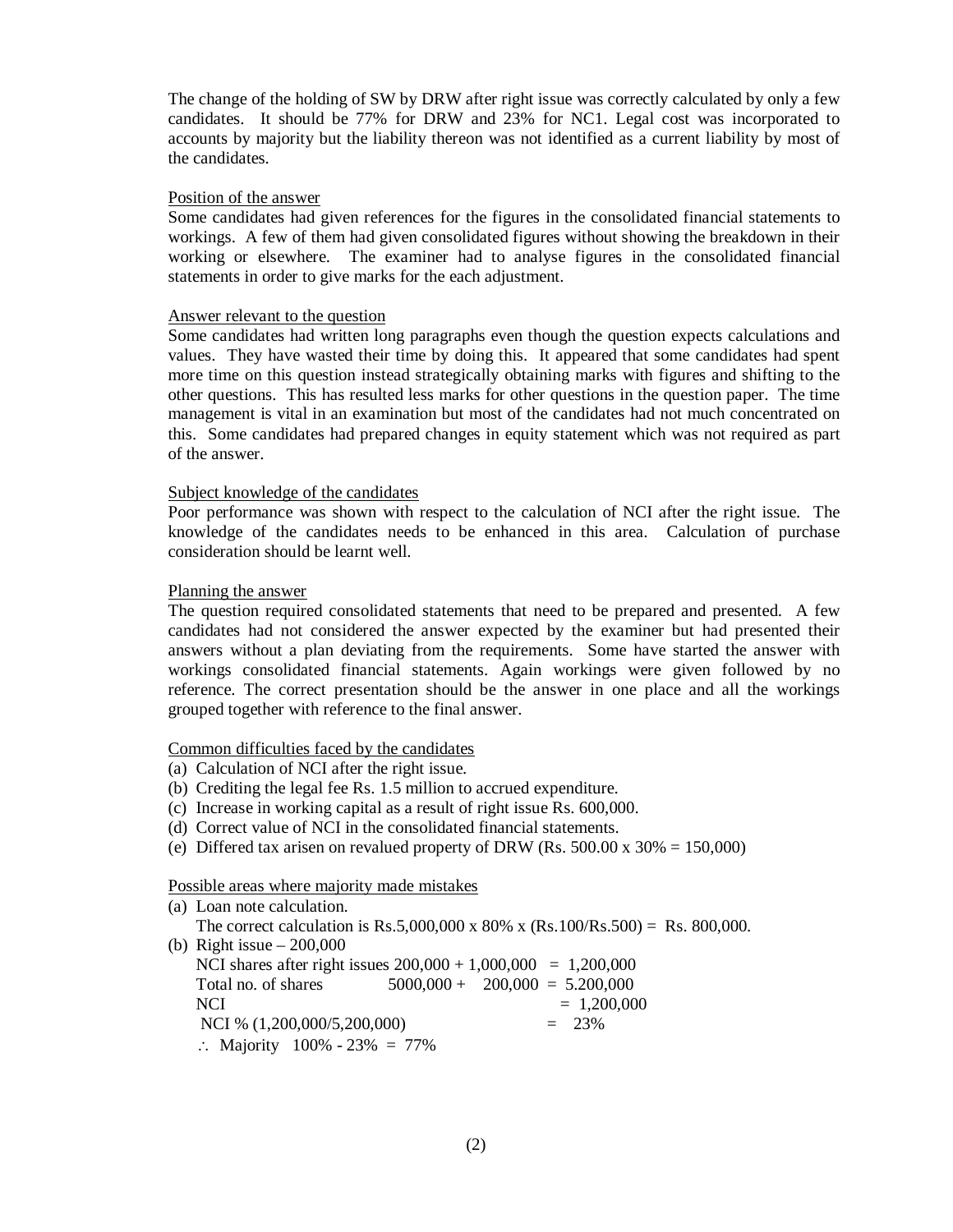## **(i) What was good in answer**

## Understanding the question

Some candidates had correctly understood part (a) (i) of the question and written the correct answer. They could earn fairly good marks. But the majority had failed in part  $(a)(ii)$ , due to the lack of understanding the question. The candidates had not carefully gone through the question in order to understand key points that the examiner had checked. As 20 marks had been allocated to this question a reasonable time could have been used by the candidates to read the question.

## Quality of the answer

Reasonable number of candidates had written quality answers. However some have not used appropriate terms in explaining the reasons for the conclusion arrived. For Justification of a situation where the lease is an operating lease or a finance lease is determined basic principles applied should be written with correct terms, such as "all the risks and rewards of ownership" are substantially transferred, "no management control" etc.

## Answer relevant to the question

Most of the candidates had given relevant answers. Since this is the final stage of the CA examinations the answers should be well structured and sufficiently explained with correct terms and with reference to the applicable accounting standards.

## Subject knowledge of candidates

Fairly good. However the knowledge of the candidates had not displayed due to lack of confidence on the English language and the ambiguity of candidates' knowledge about the question as they have not clearly understood the areas checked by the examiner.

# Planning the answer

Almost half of the candidates presented their answers in a logical format but those who have not understood the question and/or due to lack of knowledge in the subject compelled to write general explanations without a plan or a structure. Sometimes some candidates had not allocated the time available among questions depending on marks allocated to each question. Had candidates read the question well, they would have understood the salient points checked by the examiner, drafted the answer with relevant points and sufficiently elaborated the points, sketched with due care on the allocated time a good answer could have been given.

# **(ii) What was bad in answers**

# Understanding the answer

The candidates had failed to understand the problem given in the question. It was to check the ability of candidates to categorize leases into operating lease and finance lease and the elements to be taken into account in this categorization. Candidates lost some marks due to not explaining the elements that are considered when ascertaining a lease is an operating lease or a finance lease. Further the majority had not answered the last section of (b) part.

#### Quality of the answer

Answers of the most of the candidates were not well structured and properly explained. This may be due to poor understanding the question. As a result the candidates had written vague answers. Further the limited knowledge of English had badly affected the quality of the answer.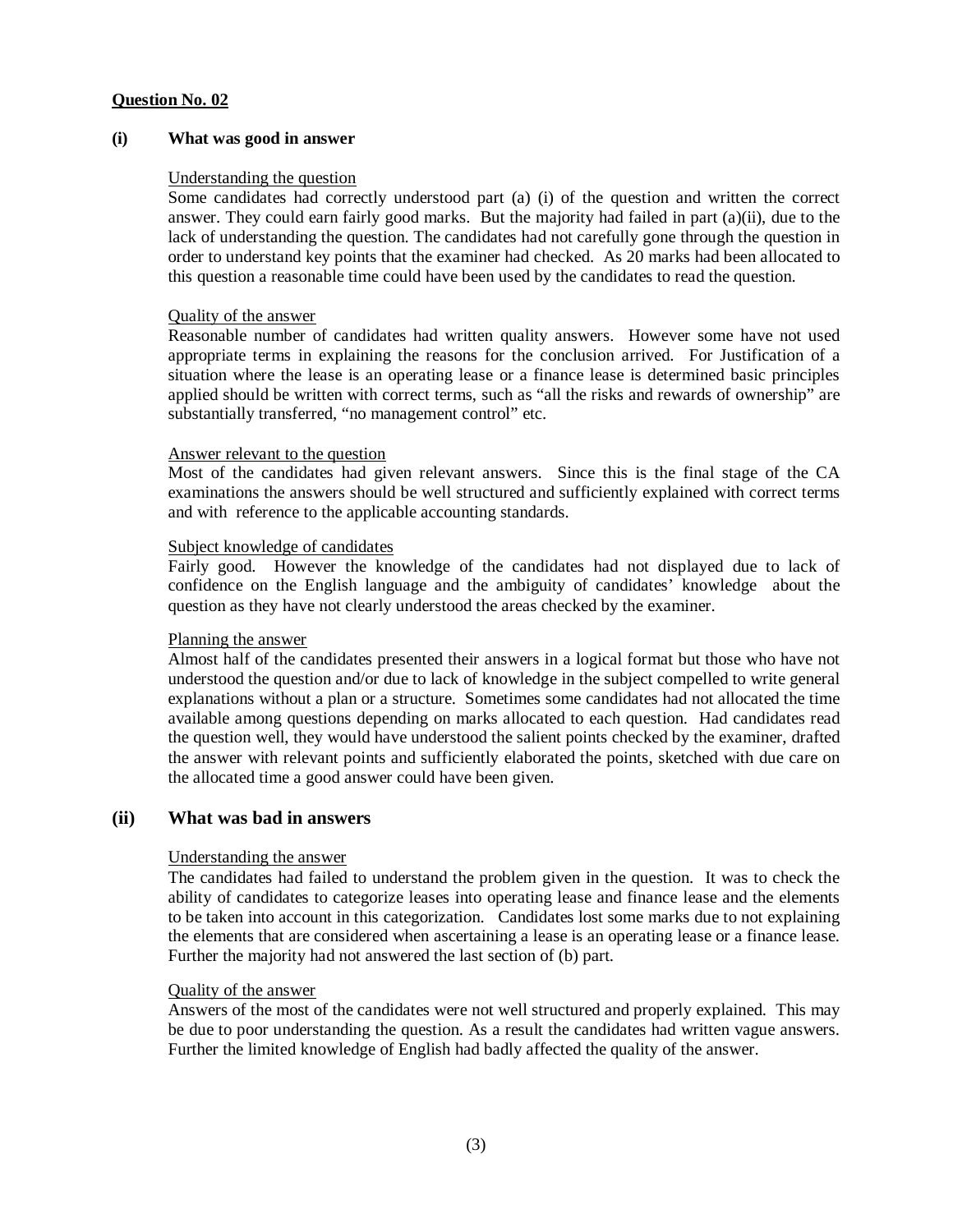#### Common difficulties faced by the candidates

The total advance payment of Rs. 2.5 million should be split and recognized in operating lease. Majority of candidates did not recognize this pre-payment in the operating lease rentals.

The six months rent free lease incentive should be split over the full lease period. Some had not correctly calculated the monthly rental giving credit to the rent free lease incentive.

#### Possible areas where majority made mistakes

Candidates failed to identify the two elements land and building separately. This is necessary to classify the lease as an operating or a finance. Most candidates made mistakes in this segment.

#### Answer relevant to the question

The question compared mainly two topics, leasing and revenue recognition. Answers to the leasing topic were relevant to a reasonable extent but revenue recognition was not well answered. Questions on the topic leasing is common in financial accounting question papers. But revenue recognition is not so common. This may be the reason for less marks for the second part of the question. However the candidates must collect knowledge on uncommon topics for examinations if they expect to reach marks beyond average.

#### Subject knowledge of the candidates

Almost all the candidates had attempted the question but they did not display good subject knowledge on the second part. Since this is the final stage of professional examination, the answers to the question must be formed with a technical knowledge with reference to accounting standards etc. and using technical terms.

## Planning the answer

Few had structured answers properly. Most of the candidates had started writing without a sketch to presents an answer best suited with the examiners' expectation. Questions should be read and the salient points checked by the question should be identified in order to form a well structured answer. Time should be allocated to each question depending on marks allocated.

#### **Question No. 03**

#### **(i) What was good in answers**

#### Understanding the question

Part (a) of the question is a direct question. Almost all the candidates had attended this question and obtained full marks allocated.

Part (b) required candidates to report the probability, liquidity, gearing and efficiency using given ratios, periods etc. Majority had understood the question.

#### Quality of the answer

Fairly good. Candidates had not sufficiently explained the answer for the part (b). The standard of the answer was not up to the level of a final level candidate who must have the ability and skill to analyse operational indicators in order to identify key areas that need to be concentrated with a view to assist the management in interpreting the operational performance of the entity.

#### Answers relevant to the question

Majority of answers were relevant to the question. However the candidates need to put more attention on the information provided in the question and the expected result by the examiner. The answer should have been presented as a memo to the chairman by an expert in the field of accounting.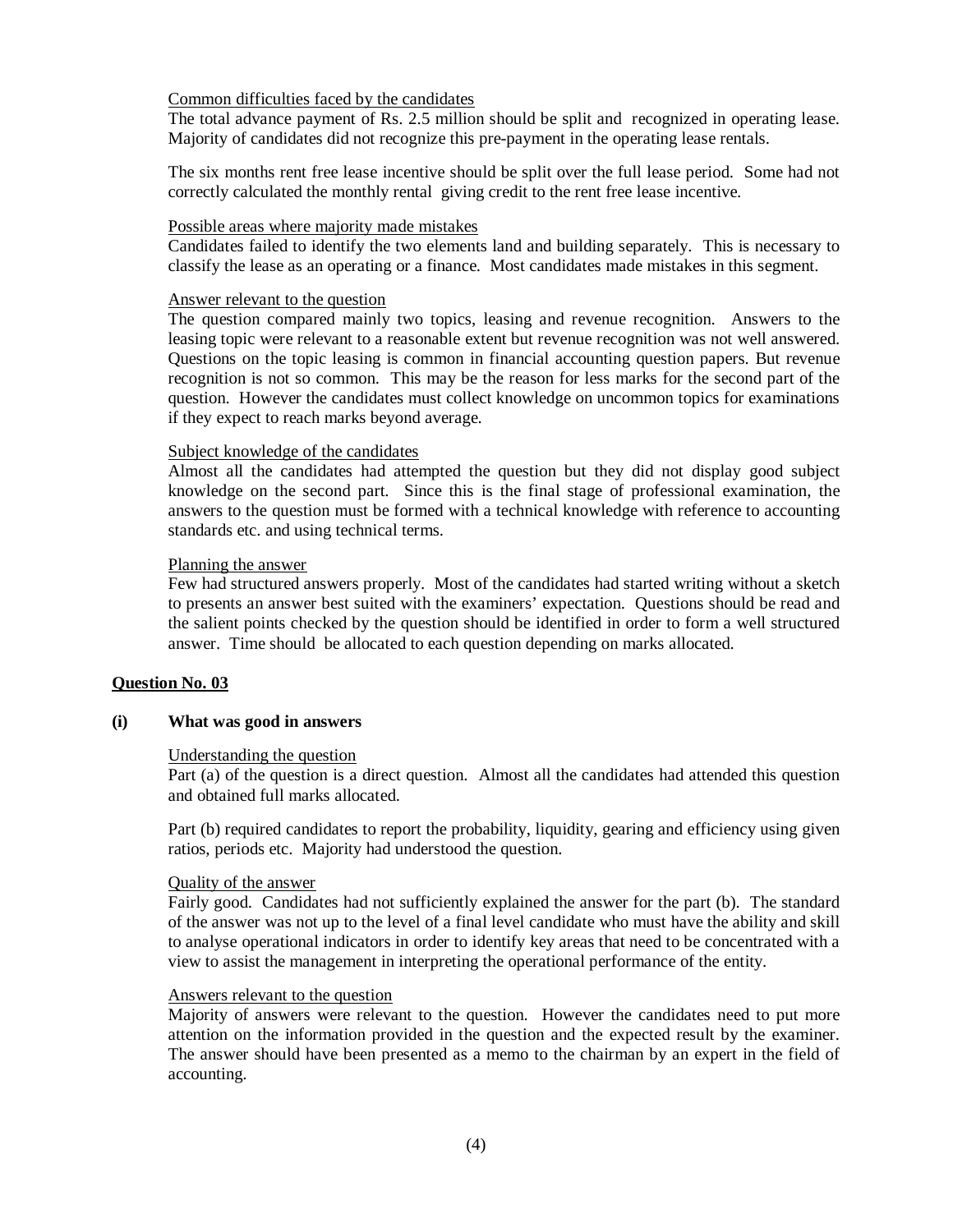#### Subject knowledge of the candidates

Fairly good. But some candidates fail to analyse the relationship between different ratios and between different periods for example the debtors collection period and the current ratio, due to lack of knowledge in the subject area.

#### Planning the answer

Some candidates faced with difficulty in the reporting format for part (b) of the question. Most of the candidates presented their answers as a memo but others had got confused about the format.

Common difficulties faced by the candidates Candidates' common difficulty was the writing of essay type of answers in English.

#### **Question No. 04**

#### **(i) What was good in answer**

#### Understanding the question

Most of the candidates showed a fair understanding on part (3) of the question which focused on the Code of Ethics.

The general awareness of global trends which was tested under part (1) and (2), the understanding of the candidates were below the average.

#### Position (quality) of the answer

Very short answers were required for this question. Candidates who had given correct answers structured properly.

#### Answer relevant to the question

Some candidates had answered on the ethics that should be followed by the company. The answer should be in relation to the professional accountant.

#### Subject knowledge of the candidates The general awareness was average. Some were not very clear on the subject areas tested.

Planning of the answer Almost all the candidates had planned the answer and structured the answer fairly well.

#### **(ii) What was bad in answer**

#### Understanding the question

In relation to the general awareness section, candidates had identified 3 p's but had not described sufficiently. Due to this, the candidates could not obtain the full marks allocated.

#### Position of the answer

Regarding Code of Ethics, about 50% of candidates' understanding was that, since the public companies have variety of shareholders, the accountant should maintain high ethics. Lot of candidates had written that small companies are mostly family business and therefore no need to maintain such high ethics. This shows the candidates have no proper understanding about the ethics.

## Answer relevant to the question

Some candidates had given irrelevant answers. Their answers were based on a discussion of whether public company should be more ethical in their activities.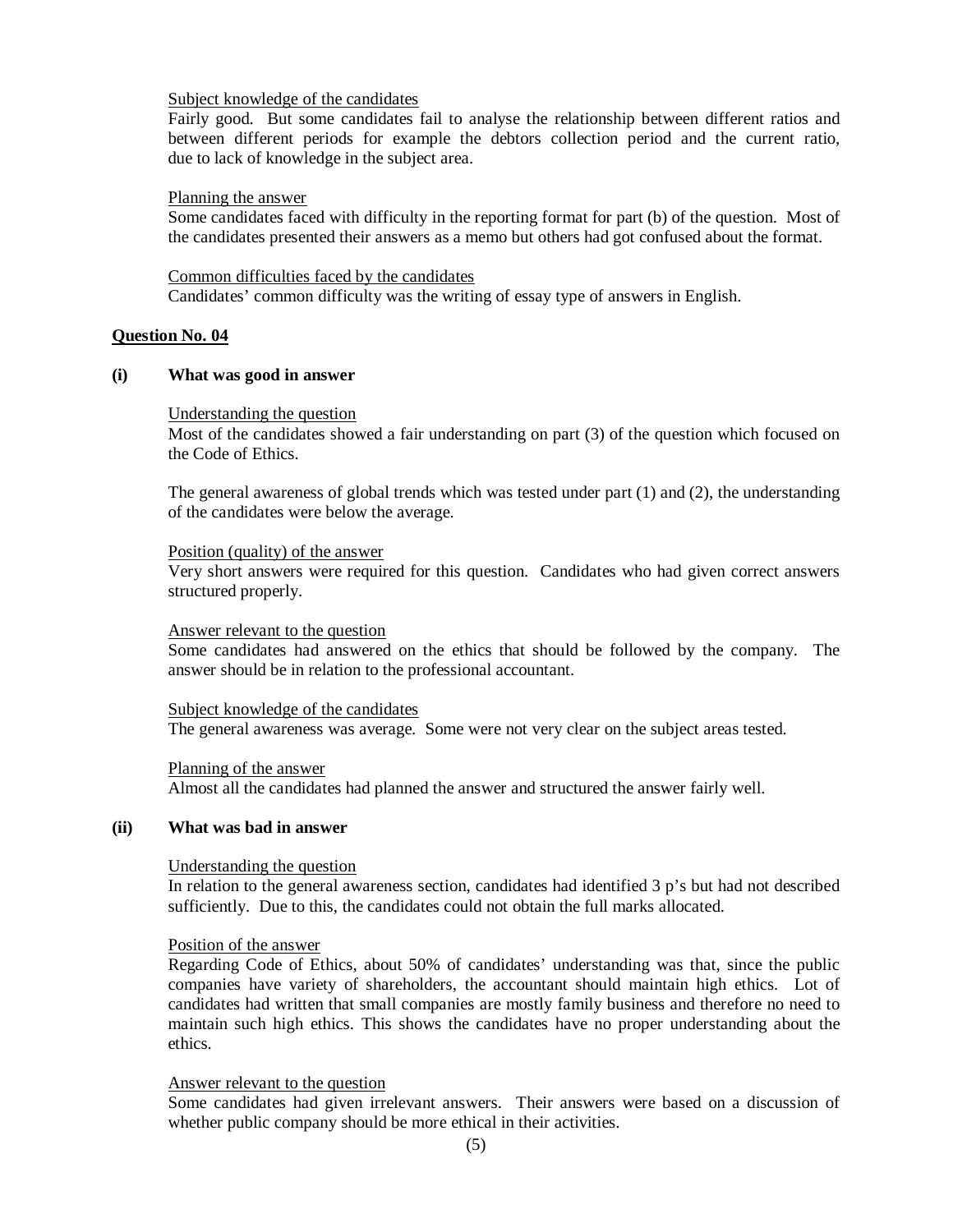Subject knowledge Some candidates did not display good subject knowledge.

## Planning and building the answer

A few candidates could not organize their knowledge to present as an answer to the question. It appeared that they had written everything they know.

## Common difficulties faced by the candidates

Most of the candidates were not clear about the professional obligation of an accountant. Aspects like due care – To whom (to the employee, society, profession and other members) was not addressed by many candidates.

# **Question No. 05**

## **(i) What was good in answer**

Understanding the question

Direct question on directors' responsibilities and the corporate governance. Almost all the candidates had correctly understood the question.

Position of the answer Most of the candidates had written a good answer.

Answer relevant to the question Except a few, others had written relevant answers

Subject knowledge of the candidates Fairly good.

Planning the answer Some candidates planned the answer satisfactorily.

#### **(ii) What was bad in the answer**

#### Understanding the question

Few candidates had not understood the question and written a general answer without considering the required format of the answer.

# Position of the answer

Some candidates could not display their knowledge through the answer due to language problems.

#### Subject knowledge

Every candidate had knowledge on the Code of Best Corporate Governance Practices but some of them could not formulate their knowledge to a reasonable answer.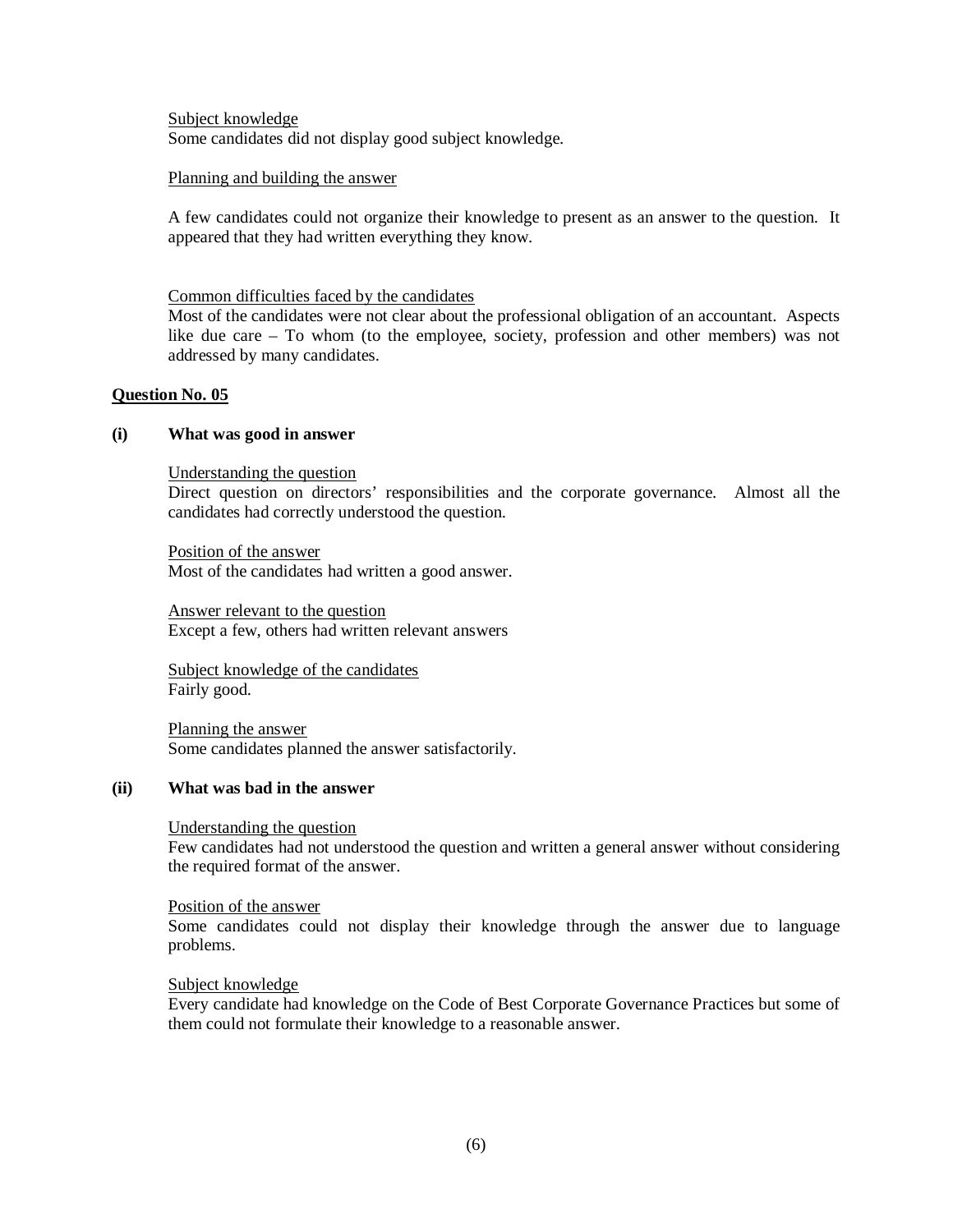

# **Advanced Audit and Assurance – December 2012**

# **Question No. 01**

The question has tested the candidates ability to apply their theory knowledge to a given situation involving the audit planning based on analytical review. The question specifically requires to:

- (a) identify areas of audit risks giving reasons which have led the candidates to identify those risks.
- (b) outline overall audit plan to be included in the audit planning memo in order to address those risks.

The question has been attempted by almost all the candidates and found to be relatively easy for many and contributed heavily to their aggregate marks. Majority of the candidates have understood the question properly, and obtained more than 60% out of the 35 marks allotted.

Part (a) quality of answers produced by majority of them were very good and they were able to identify the significant areas of audit risk by listing the factors, associated with the risk.

Part (b) quality of the answers produced by some candidates were excellent. They were able to relate the identified risk to the overall audit plan successfully by focusing on significant risk areas.

Majority of the candidates displayed a good knowledge on SLFRs and LKAS in answering the part (a) while candidates who produced good answers for part (b) displayed sound knowledge on application of SLFRS and LKAS.

There were some candidates however, who did not understand the question properly and produced poor answers. Majority of them produced irrelevant answers.

For part (a) some candidates instead of identifying the risk for the given scenario wrote about risk assessment procedures as per SLAuS315 and failed to earn marks.

For part (b) some candidates instead of outlining the overall audit plan to address the risks identified, based on high level focus areas wrote about audit strategy such as setting the scope, timing and direction of the audit as per SLAuS 300, and failed to earn marks. Also some others gave detail audit procedures/work steps which were not required as per the question. A number of candidates displayed poor knowledge on the application of SLFRS/LKAS.

Some candidates failed to understand part (b) of the question due to probably not reading and comprehend the question properly before commencing answering.

Following are some of the common mistakes observed.

- Majority of candidates did not identify the long term related party balances as long term interest free loans under LKAS 32/39.
- Only very few candidates identified the land in Hambantota as an investment property under LKAS 40.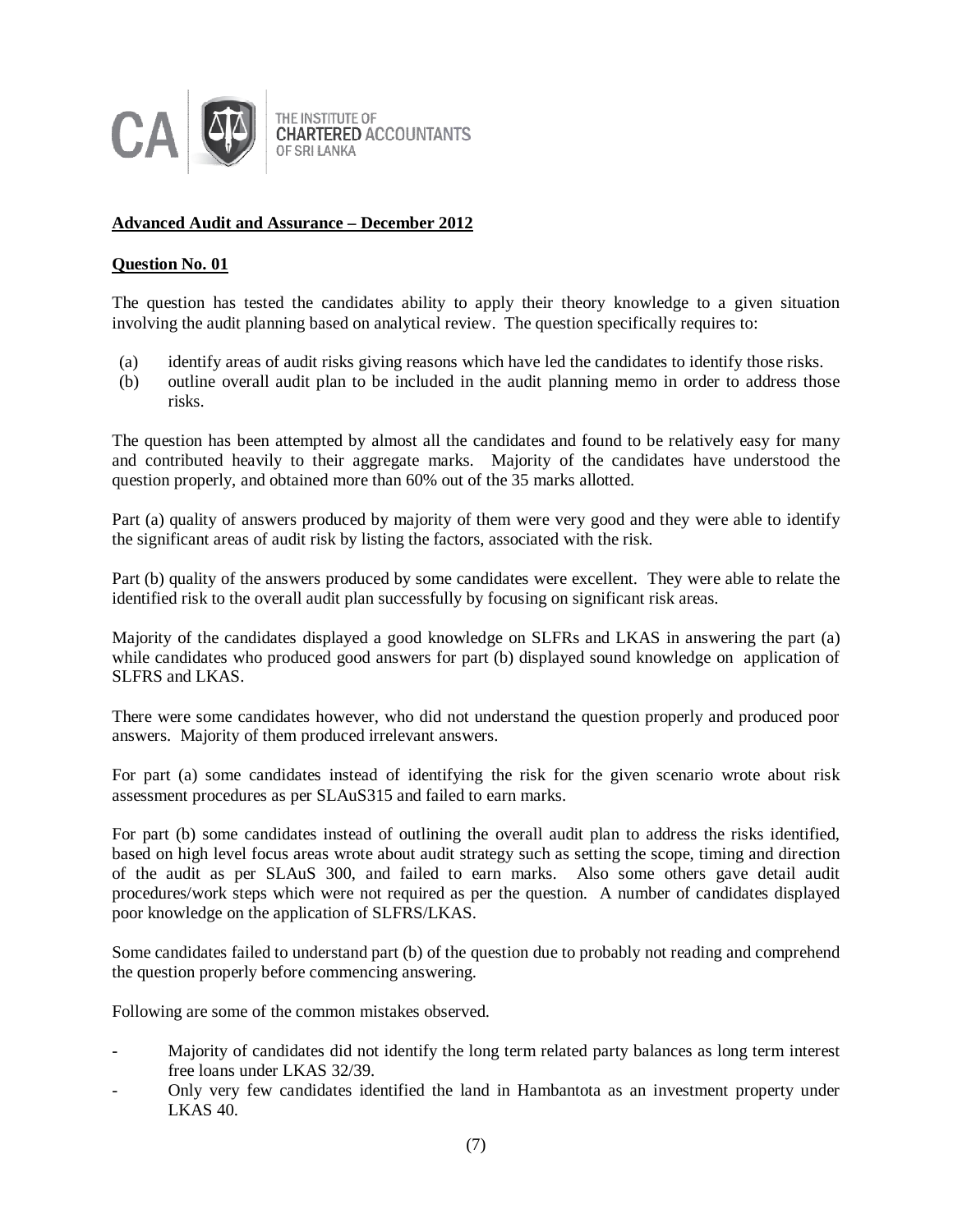- Considerable number of candidates failed to identify the fact that MD is owning 30% and FD owning 25% of the total share capital and that they are related parties due to significant control they exercised over operational and financial matters.
- Some candidates have identified the fair value gain and gain or loss on revaluation of properties as an area of audit risk but they could not reason out why they identified those areas of risk.

Most of the candidates who attempted this question has understood the question properly and produced satisfactory answers for part (a). Large number of candidates had obtained 10 marks out of 11 marks allotted for part (a). Answers to part (b) of the question were not satisfactory.

Following are some of the common errors observed in answers.

- Although the part (a) of the question is specifically on Code of Ethics with special reference to independence and objectivity, many candidates answered on the basis of rules and regulations imposed by the Securities and Exchange Commission.
- Quite a large number of candidates pointed out safeguards relevant in reducing the threat in general rather than specific to the professional issue, i.e. threat to independence/objectivity although the Code of Ethics could have been referred for this purpose.
- Some candidates could not identify the threat arising out of the issues involved.
- Some failed to identify the fact that Samanala Group PLC can be a client that generate a large audit and non-audit fee income, thus they omit the issues of self-interest threat/fee dependence aspect.
- Some candidates though identified the fact that former audit manager becoming an employee of assurance client would create self-review threat they failed to mention possible safeguards.
- Some candidates listed the types of threats but not linked to the facts given. For instance they mentioned familiarity threat but did not say long association with audit client or employment with assurance client.

Most of the answers to part (b) of the question were irrelevant. Hardly any candidates were able to describe two implications for audit firms if provision of non-audit services by audit firms is banned.

# **Question No. 03**

Almost all the candidates have attempted the question. Only a few candidates had understood the question and produced complete answers. Considerable number of candidates failed to understand the question in a proper perspective while some others had not attempted to answer presumably they had no knowledge on the SLAuS 805 – Special Considerations – Audit of Single Financial Statements and Specific Elements accounts or Items of a Financial Statements. Only a handful of candidates scored more than 8 marks out of 15 marks.

Following are some of the common errors observed.

- Some candidates stated that accepting the assignment may create self -interest threat to auditor.
- Some candidates stated that this assignment should be rejected since it is additional work to the newly appointed Auditor which is not relevant while some other suggested that firm has to inquire from management why predecessor auditor was not selected to issue solvency certificate.
- Following important points were missed by many candidates.
	- Obtaining a solvency statement signed by directors.
	- Obtaining an interim financial statement and perform at least a review engagement
	- Subsequent events review.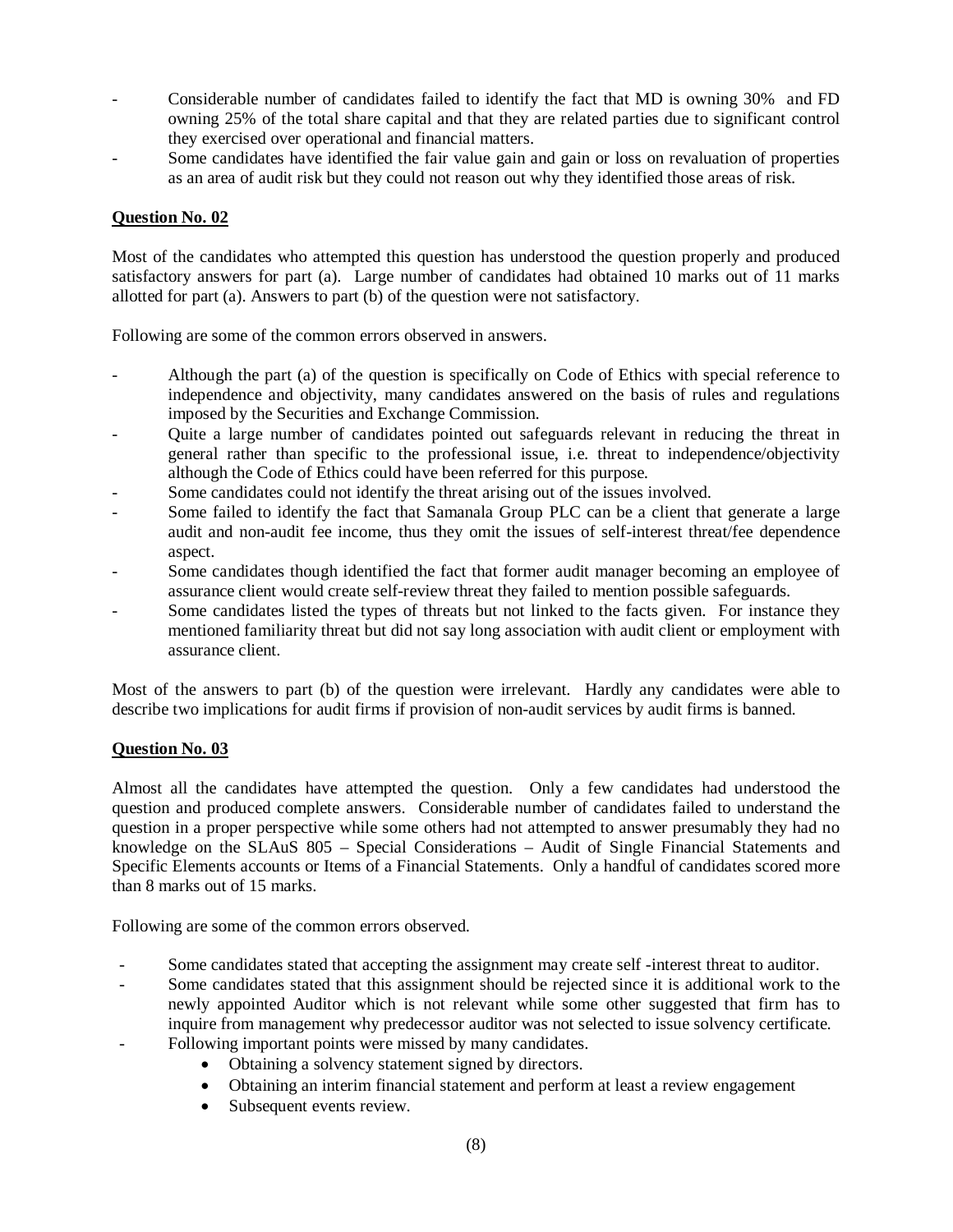- The period between the audited financial statements and the declaration of dividends is 8 months and its impact on work.
- Some candidates wrote about deemed dividend tax ignoring the solvency certificate.
- Some others mentioned audit procedures for verifying/assets, and liabilities such as obtaining confirmation from banks, debtors, creditors and checking existence, ownership of property plant & equipment, inventories etc.

The question is aimed at testing candidates knowledge on some aspects of quality control objectives and SLAuS 805- Special Consideration Audit of Single Financial Statements and specific Elements, accounts or items of a financial statement. About 95% of the candidates have attempted and about 40% have obtained over 8 marks out of 15 marks. Most of the candidates understood the question but could not give full answers to earn high marks. For part (b) only one or two additional audit procedures were given in most of the cases.

Considerable number of candidates identified the SLAuS 805 as the appropriate auditing standard to be applied for the given scenario but they failed to give reasons.

- Some candidates identified inappropriate auditing standard/other audit pronouncements. Such as SLAuS 800 – Special Consideration, SLAuS 810 on Summary Financial Statements, Agreed upon procedure engagement.
- Some candidates, instead of stating additional procedures stated general audit procedure for vouching revenue or verification of debtors.
- Although the question specifically requires to state quality control objectives likely to be particularly relevant to the audit of the ES many candidates listed quality control measures in general in place in all audit firm.
- Most of the candidates failed to bring the following points.
	- Obtaining a statement of income according to the currency of receipts signed by the management.
	- Testing the internal controls relevant to the preparation.
	- Assessment of risk of material misstatement of the statement.
	- Checking invoices with the bank statements.

# **Question No. 05**

Almost all the candidates have attempted this question dealing with the modification of audit reports. Candidates generally performed well on this question and majority of them have obtained 15 marks or more out of 25 marks allotted.

Following are some of the common weaknesses observed.

Part (i) A good number of candidates have concluded that reduction of profit by 4% and reduction of net assets and inventory value by less 1% due to departure from on accounting standards would be material and therefore, audit report need to be modified by way of expressing qualified opinion.

> However basis of opinion for qualified opinion para is not properly worded although they would have referred to the relevant SLAuS705.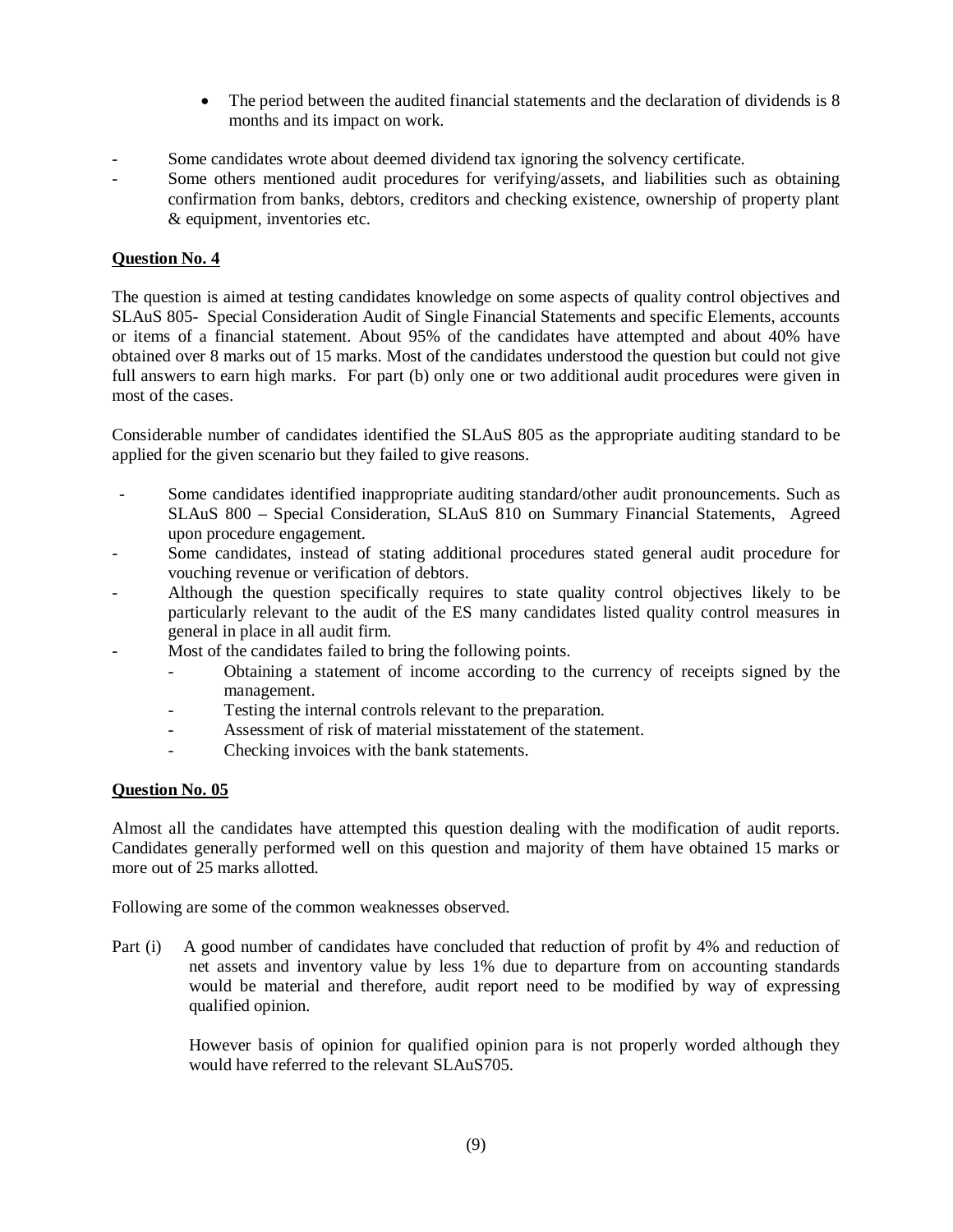- Part (ii) Some candidates incorrectly determined reduction in investments by40% and pre-tax profit by 80% to be material and suggested to modify the audit report by way of qualified opinion. This indicates their inability to judge about the materiality and the pervasiveness of effect or possible effect on financial statements.
	- Some candidates have not used the figures given in the question for quantification of the effect on profit, net assets etc.
- Part (iii) Answers were fairly good. There were few candidates who thought depreciation on property plant & equipment not provided for only in 2011 while the majority has answered on the basis that depreciation had not been provided for both 2011 and 2012.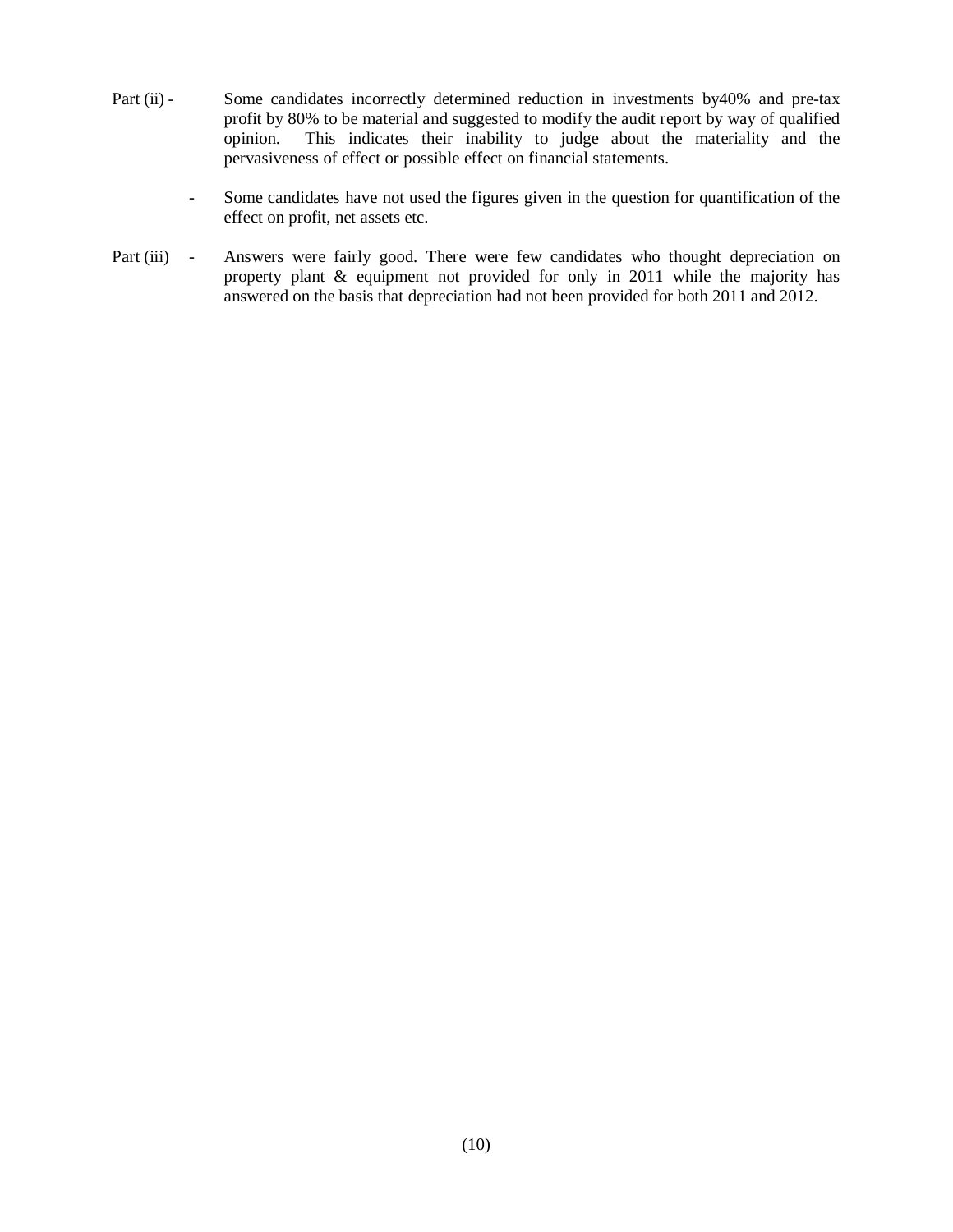

THE INSTITUTE OF **CHARTERED ACCOUNTANTS** OF SRI LANKA

# **Strategic Financial Management – December 2012**

# **Question No. 0I**

| 1. | What was good in answer                      |                                                                                                                         |
|----|----------------------------------------------|-------------------------------------------------------------------------------------------------------------------------|
|    | Understanding the question<br>$\ddot{\cdot}$ | All most everyone answered this question. About 20%<br>understood well.                                                 |
|    | Position (quality) of the answer:            | About 10% had written good analytical answers. Also<br>there were few alternative answers<br>with logical<br>reasoning. |
|    | Answer relevant to the question :            | yes                                                                                                                     |
|    | Subject knowledge of the student:            | satisfactory                                                                                                            |
|    | Planning (building) the answer :             | satisfactory.                                                                                                           |
| 2. | What was bad in answer                       |                                                                                                                         |
|    | Understanding the question<br>$\ddot{\cdot}$ | Majority were unable to understand the question.                                                                        |
|    | Position (quality) of the answer:            | Majority of the answers not up to the standard.                                                                         |
|    | Answer relevant to the question :            | Mostly filled with unnecessary information.                                                                             |
|    | Subject knowledge of the student:            | satisfactory                                                                                                            |
|    | Planning (building) the answer :             | There were considerable number of answer scripts which<br>carries 8 to 11 pages as the answer to this question.         |

# 3. **Common difficulties face by candidates in examiner's point of view**

Weaknesses of the candidates :

- Lack of knowledge on general economic environment
- Lack of experience and analytical skills in answering this type of questions.
- Lack of time management.

- Time wasted on unnecessary calculations and explanations
- Unable to measure the importance of each economic factor. e.g.: increase in CBSL base rates & an inflation rate make more complications than the change in income tax rate.
- Confused over part (a)  $\&$  (b) which carries 9 marks each.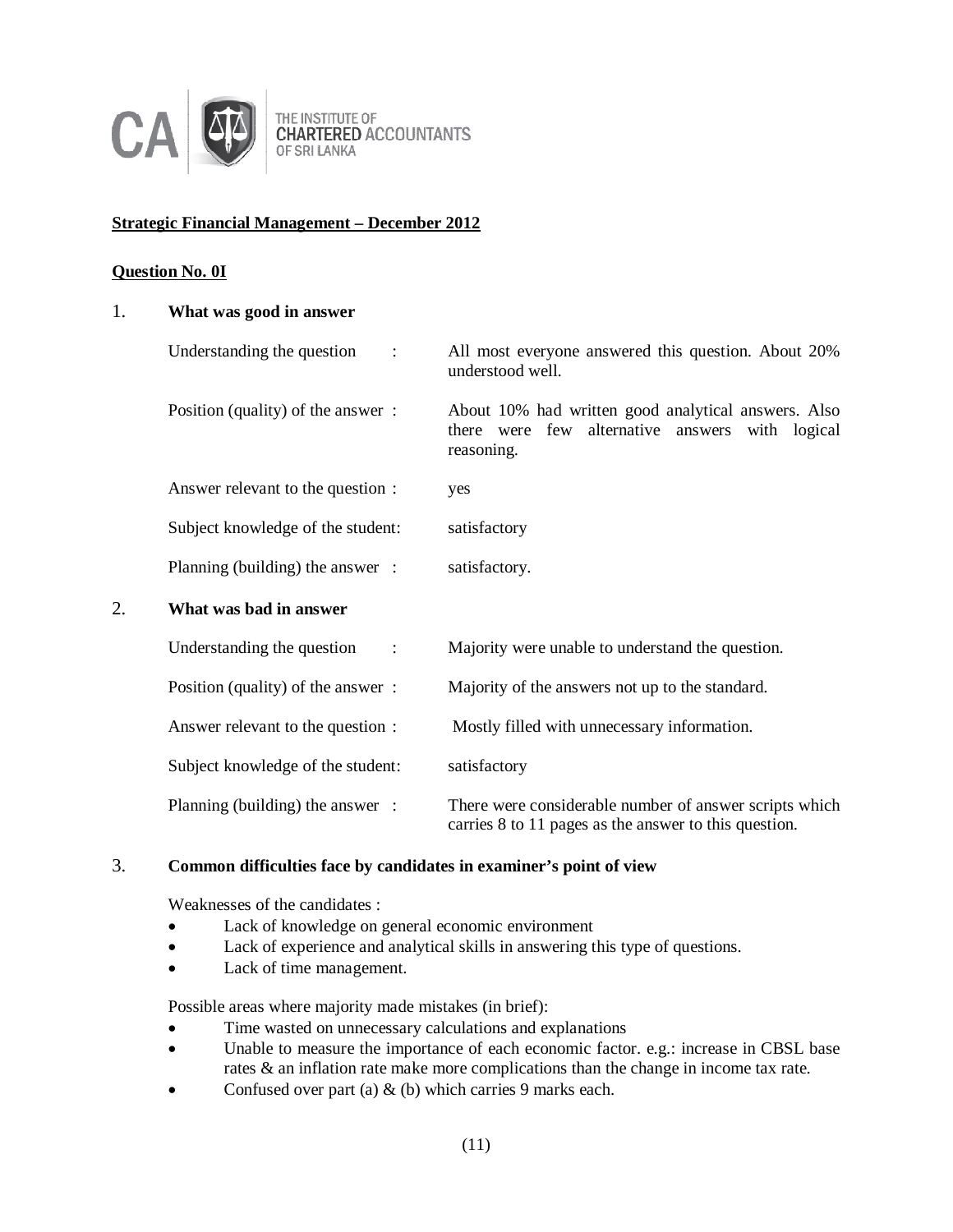| 1. | What was good in answer           |                                                                                                                                                                                                                                                                                                                                                    |
|----|-----------------------------------|----------------------------------------------------------------------------------------------------------------------------------------------------------------------------------------------------------------------------------------------------------------------------------------------------------------------------------------------------|
|    | Understanding the question        | All most every one answered this question.                                                                                                                                                                                                                                                                                                         |
|    | Position (quality) of the answer: | Satisfactory                                                                                                                                                                                                                                                                                                                                       |
|    | Answer relevant to the question : | mostly relevant to the question.                                                                                                                                                                                                                                                                                                                   |
|    | Subject knowledge of the student: | satisfactory                                                                                                                                                                                                                                                                                                                                       |
|    | Planning (building) the answer :  | satisfactory.                                                                                                                                                                                                                                                                                                                                      |
| 2. | What was bad in answer            |                                                                                                                                                                                                                                                                                                                                                    |
|    | Understanding the question :      | Basic concepts tested in the question not identified or<br>understood by some of them E.g. Growth company,<br>MM theory with tax, Equilibrium level etc,                                                                                                                                                                                           |
|    | Position (quality) of the answer: | satisfactory                                                                                                                                                                                                                                                                                                                                       |
|    | Answer relevant to the question : | Student's answers to the part (a) were not relevant. I.e.<br>Answers must be in relation to a "growth company"                                                                                                                                                                                                                                     |
|    | Subject knowledge of the student: | satisfactory                                                                                                                                                                                                                                                                                                                                       |
|    | Planning (building) the answer:   | When answering a question, most of them neither do not<br>read the question carefully nor consider the marks<br>allocation. As a result answers filled with unnecessary<br>information and explanations. E.g. part (a) is on a<br>growth company and carries 2 sub sections. But<br>allocated only 3 marks. But some answers carries 2,3<br>pages. |

# 3. **Common difficulties face by candidates in examiner's point of view**

Weaknesses of the candidates:

- Lack of subject knowledge. E.g. Most did not know how to value Natures Chemi's shares.
- Do not read the question carefully and do not consider the marks allocation.
- No proper planning prior to start writing.

- Only few answered part (a) by referring to a Growth company.
- Most made mistakes when calculating equity value of the capital structure.
- Dividend yield calculated on general terms. I.e. not specifically on high net worth investor.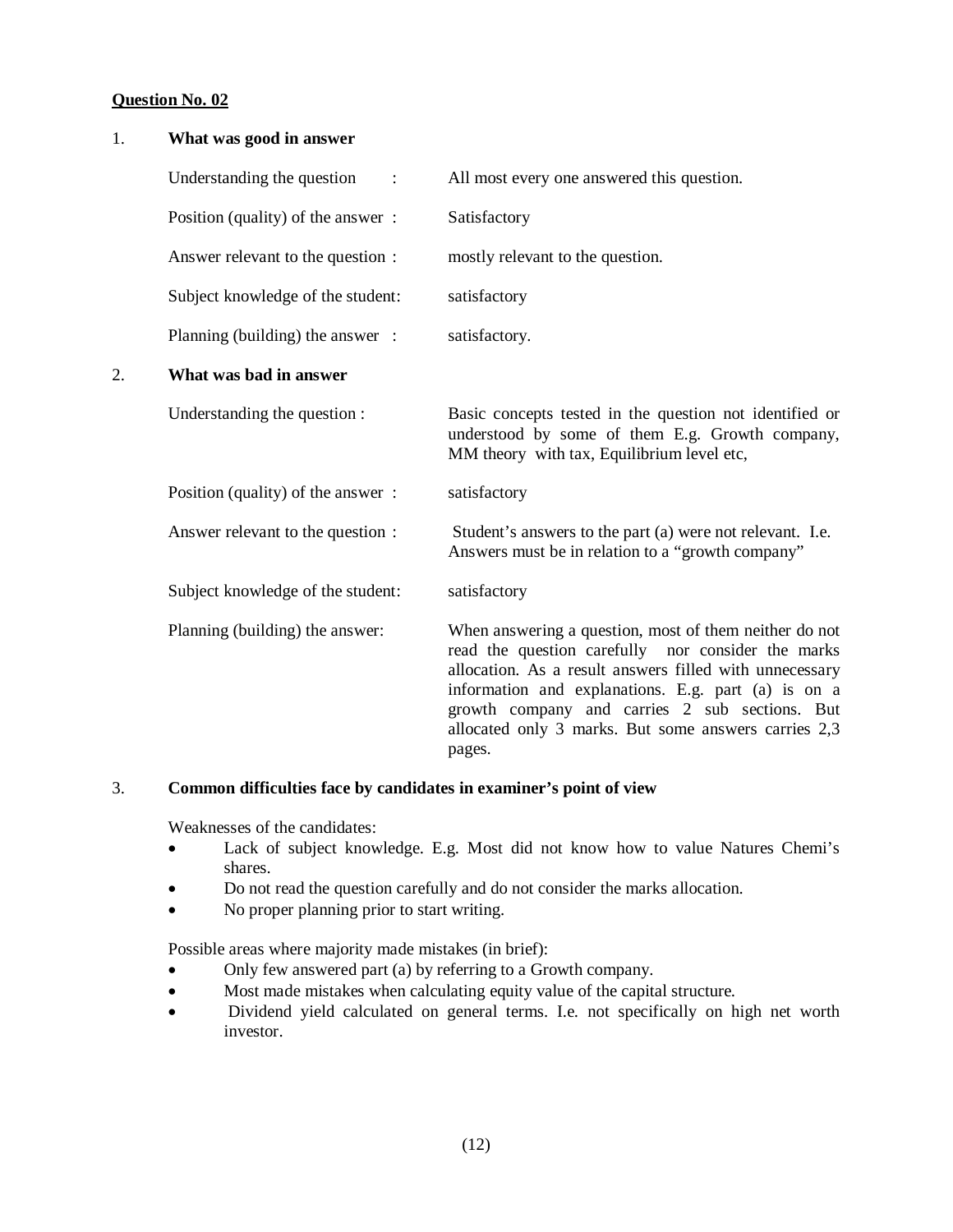| 1. | What was good in answer           |                      |                                                                                                                                                |
|----|-----------------------------------|----------------------|------------------------------------------------------------------------------------------------------------------------------------------------|
|    | Understanding the question        | $\ddot{\cdot}$       | Good                                                                                                                                           |
|    | Position (quality) of the answer  | $\ddot{\cdot}$       | About 80% had written good answers.                                                                                                            |
|    | Answer relevant to the question   |                      | Yes                                                                                                                                            |
|    | Subject knowledge of the student  |                      | Good                                                                                                                                           |
|    | Planning (building) the answer    |                      | Good                                                                                                                                           |
| 2. | What was bad in answer            |                      |                                                                                                                                                |
|    | Understanding the question        | $\ddot{\phantom{a}}$ | Few were not correctly understood the question.                                                                                                |
|    | Position (quality) of the answer  | $\ddot{\cdot}$       | Few answers were not up to the standard.                                                                                                       |
|    | Answer relevant to the question   | $\ddot{\cdot}$       | Some had done unnecessary calculation. E.g. on<br>share by back & dividend payment.                                                            |
|    | Subject knowledge of the student: |                      | Some had shown their inadequate knowledge.<br>Eg.Net asset value (Rs 560 m) and revaluation<br>adjustment (Rs 310 m) not identified correctly. |
|    | Planning (building) the answer:   |                      | some had done share valuations correctly but did<br>not adequately interpret the final decision.                                               |

# 3. **Common difficulties face by candidates in examiner's point of view**

Weaknesses of the candidates :

- Lack of knowledge on financial distress and turn around financing methods.
- Lack of knowledge on Altman' Z-score ratings. (formula given in the question)
- Lack of knowledge on stock exchange rulings and share valuation methods.

- part (a). Almost 90% of student's only turnaround financing methods is the "derivatives".
- Part (b). Almost 98% had no idea about the Altman' Z-score ratings. Also calculation errors were a common mistake.
- part (c) ii. No clear idea on the effect of dividend payments to the company.
- Part (d) question require justification. But answers mostly consist with calculations.
- Even though question clearly says about the stock exchange ruling, about 30% not considered that for their justification.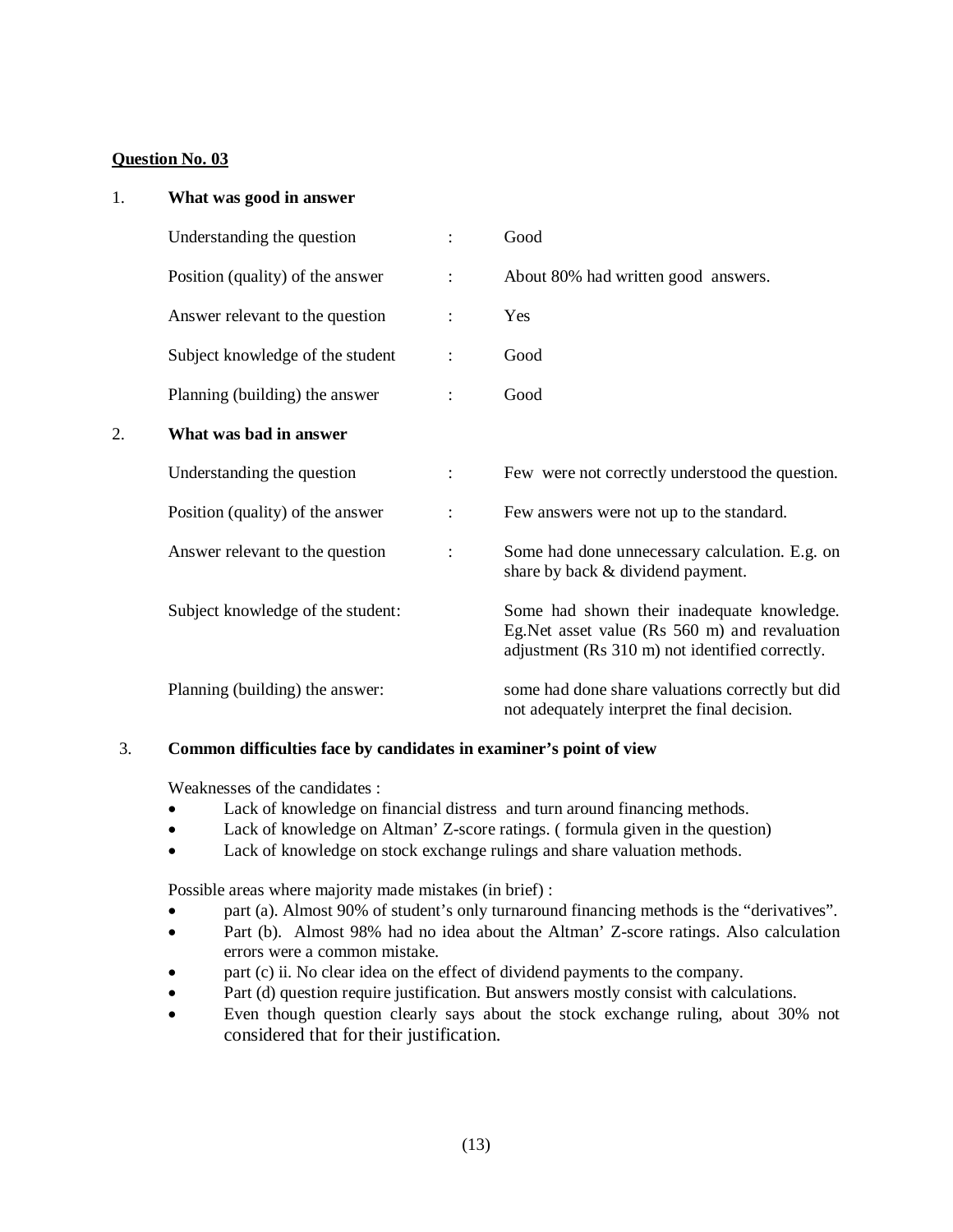#### 1. **What was good in answer**

| Understanding the question                 |  |
|--------------------------------------------|--|
| Position (quality) of the answer:          |  |
| $\Lambda$ new or relaxent to the question. |  |

About 90% attempted this question. Average marks earned were around 12. About 10% earned above 16 marks. Good

Answer relevant to the question : Yes

Subject knowledge of the student: Good

# Planning (building) the answer : Good

#### 2. **What was bad in answer**

Understanding the question : Main currency in the question is South Korean Won (SKW). Question provides the other currency information using the above as a base. It is observed that some candidates have not understood and interpreted this rightly. As a result the main currency has been both subject to multiplication and dividing in arriving the answer.

Position (quality) of the answer : Some were not up to the standard

Answer relevant to the question : Some made mistakes when selecting rates.

Subject knowledge of the student: In part (b) & (c) Some had used forward rate estimations which are not relevant. Subject knowledge on exchange rates, money market hedging strategies were poor.

Planning (building) the answer : satisfactory.

# 3. **Common difficulties face by candidates in examiner's point of view**

Weaknesses of the candidates :

- Confused on  $+/-$  on exchange rates.
- Confused on interest rates given.
- Confused on expression of exchange rates.
- Lack of knowledge on money market hedging strategies.

- Most common mistake was on interest rates. Rates given per annum. But candidates considered it as for 3months.
- Identify buying / selling rates according to the transactions.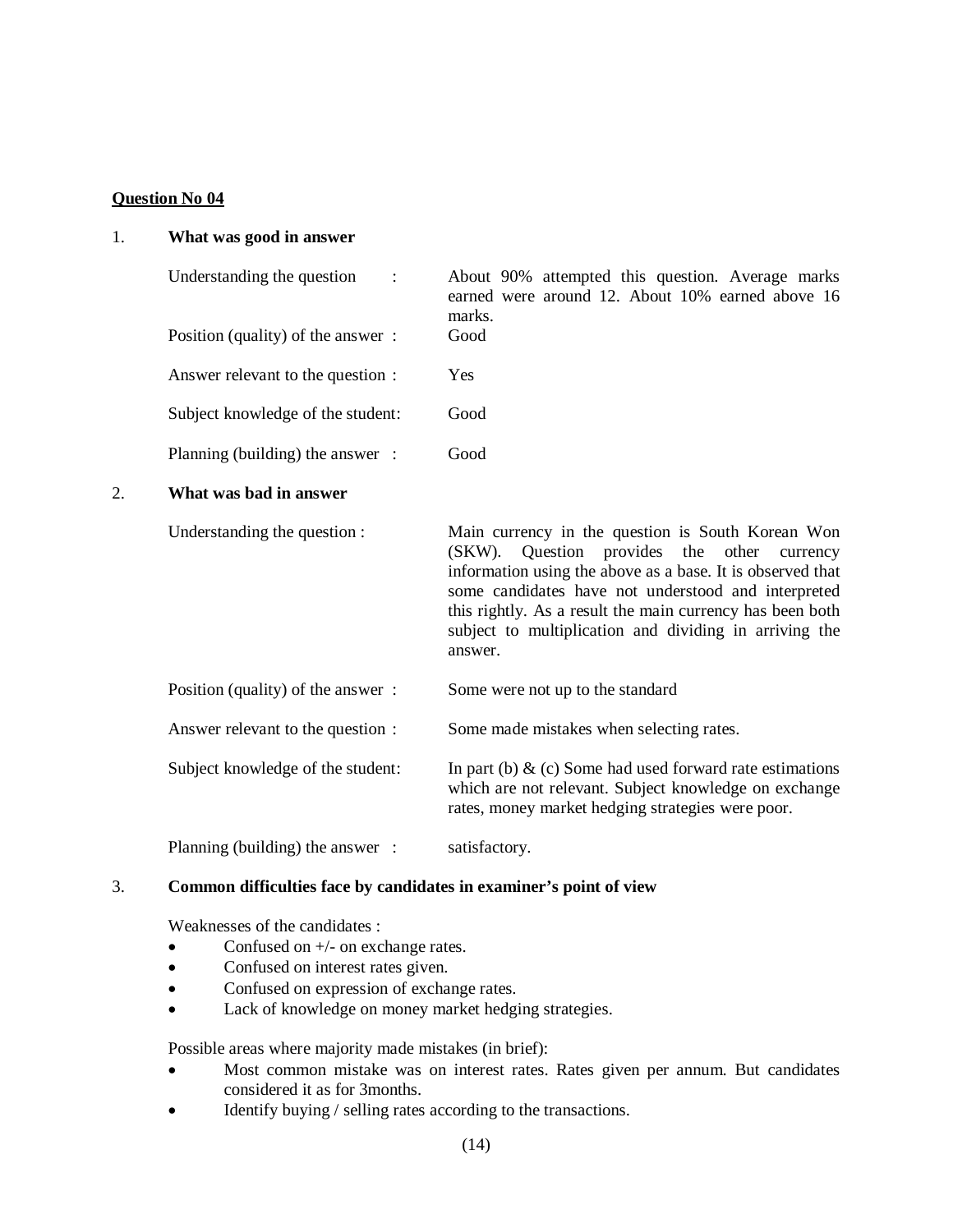# 1. **What was good in answer**

| Understanding the question<br>$\ddot{\phantom{a}}$ | Reasonable question. |
|----------------------------------------------------|----------------------|
| Position (quality) of the answer:                  | Satisfactory         |
| Answer relevant to the question :                  | some were relevant.  |
| Subject knowledge of the student:                  | satisfactory         |
| Planning (building) the answer :                   | satisfactory.        |
| What was had in answer                             |                      |
|                                                    |                      |

# 2. **What was bad in answer**

| Understanding the question :      | Some candidates were unable to understand the question.<br>This may be due to time constraint.  |
|-----------------------------------|-------------------------------------------------------------------------------------------------|
| Position (quality) of the answer: | Almost 50% of candidates answered only half way.<br>Answers were not in order.                  |
| Answer relevant to the question:  | Most of the answers were not properly structured. Again<br>this may be due to time constraints. |
| Subject knowledge of the student: | Most shown their inadequate knowledge on the area<br>tested.                                    |
| Planning (building) the answer :  | Mostly not up to the standard                                                                   |

# 3. **Common difficulties face by candidates in examiner's point of view**

Weaknesses of the candidates:

- Lack of knowledge on terms like "financial flexibility"
- Lack of knowledge on legal and regulatory requirements. E.g. Companies Act
- Lack of time management.
- Lack of practice.

- Mistakes were observed in calculating stated capital & Revenue reserves as well.
- Except a very few, others didn't know what exactly financial flexibility means.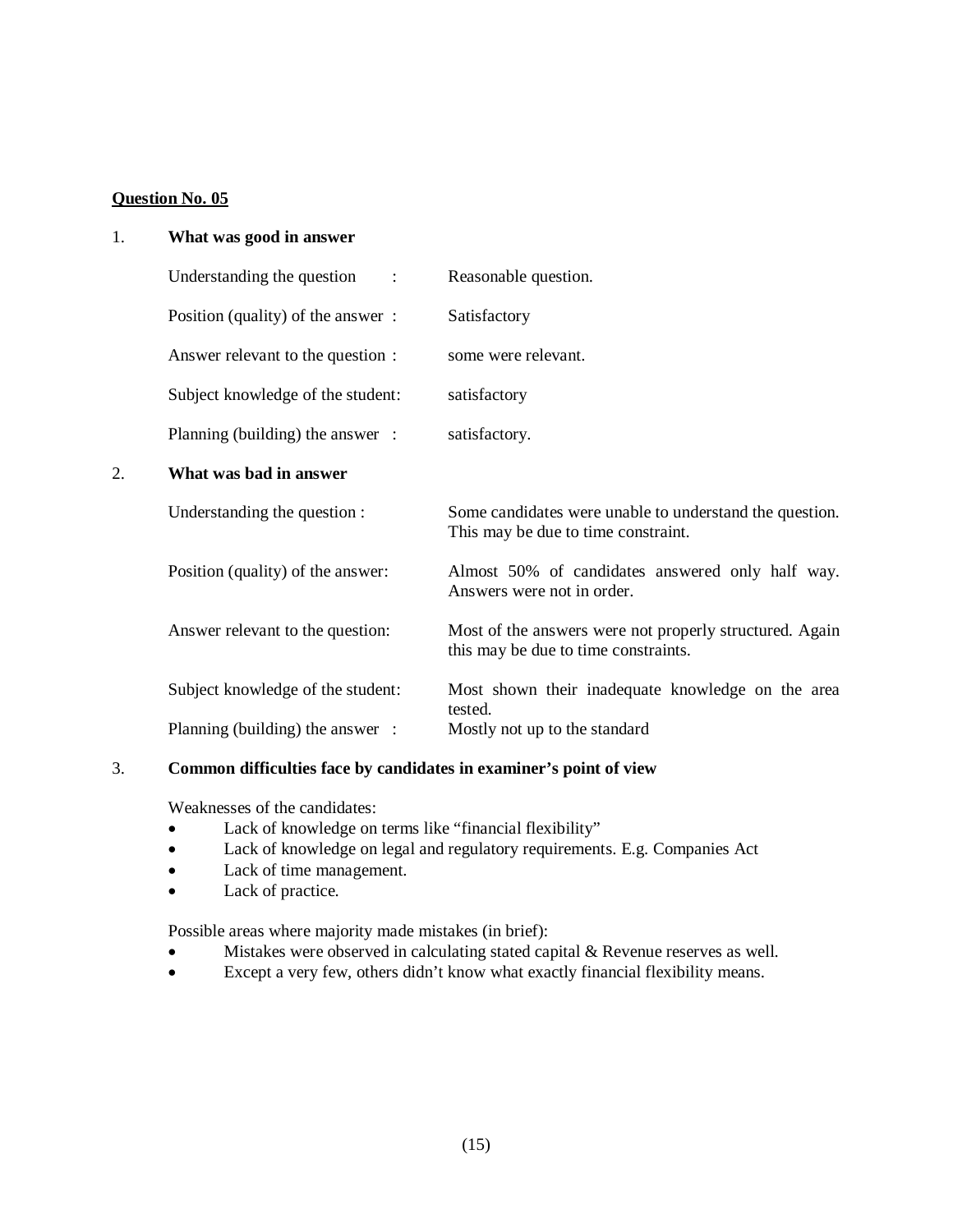

THE INSTITUTE OF **CHARTERED ACCOUNTANTS** OF SRI LANKA

# **Business Strategy and Knowledge Management – December 2012**

# **Question No. 01**

- 1. Question is within the syllabus.
- 2. Candidates answered indicating the points extracting case itself for the motives, incentives and resources. By doing so maximum they earned 3 marks out of 6.
- 3. Some of the lengthy/descriptive list given by the candidates are given below by wasting their time without earning marks.

## **Motives:**

- 1. Entrepreneur's motives were highlighted which is not relevant to the answer. E.g. To gain higher profits identified garment industry as an attractive business to diversity after end of the war in North & East.
- 2. Since the poor understanding of concepts of motives and incentives, candidates are highlighted and written down repetitive answers for both of motives and incentives. E.g. "Employees were more than happy as their needs such as food, lodging and transport were duly and sufficiently addressed by the business. (marks given at one place under incentives)
- 3. Candidates have no clear understanding about the difference between "Economics of Scope" and "Economic of Scale". Hence some of candidates have described about "sharing of actives/resources" under "economic of scale". As a result they were not able to gain full marks (2) for "economic scope".
- 4. Under the motives unnecessary points were highlighted in detail and it results to waste of time with no marks.
	- E.g. 1. Types of diversification.
		- 2. Definition of diversification.
		- 3. Market development and product development concepts.
		- 4. Customers motives as identified by candidates (providing parking facility, providing banking facilities in supermarkets, improve appearance in supermarkets)
- 5. Strategies to develop supermarket chain. E.g. facility to grant workers of the garment factory to buy the goods from supermarket and recover the bill from their salary.
- 6. Giving the instruction to the entrepreneur, how the supermarket chain and garment factory to be carried out. E.g. \* market research to identify customers' needs.
	- see whether technically competent employee are available.
- 7. Identified Mr. DS as a risk adverse businessman and giving justification to prove that point.
- 8. Disadvantages of diversification.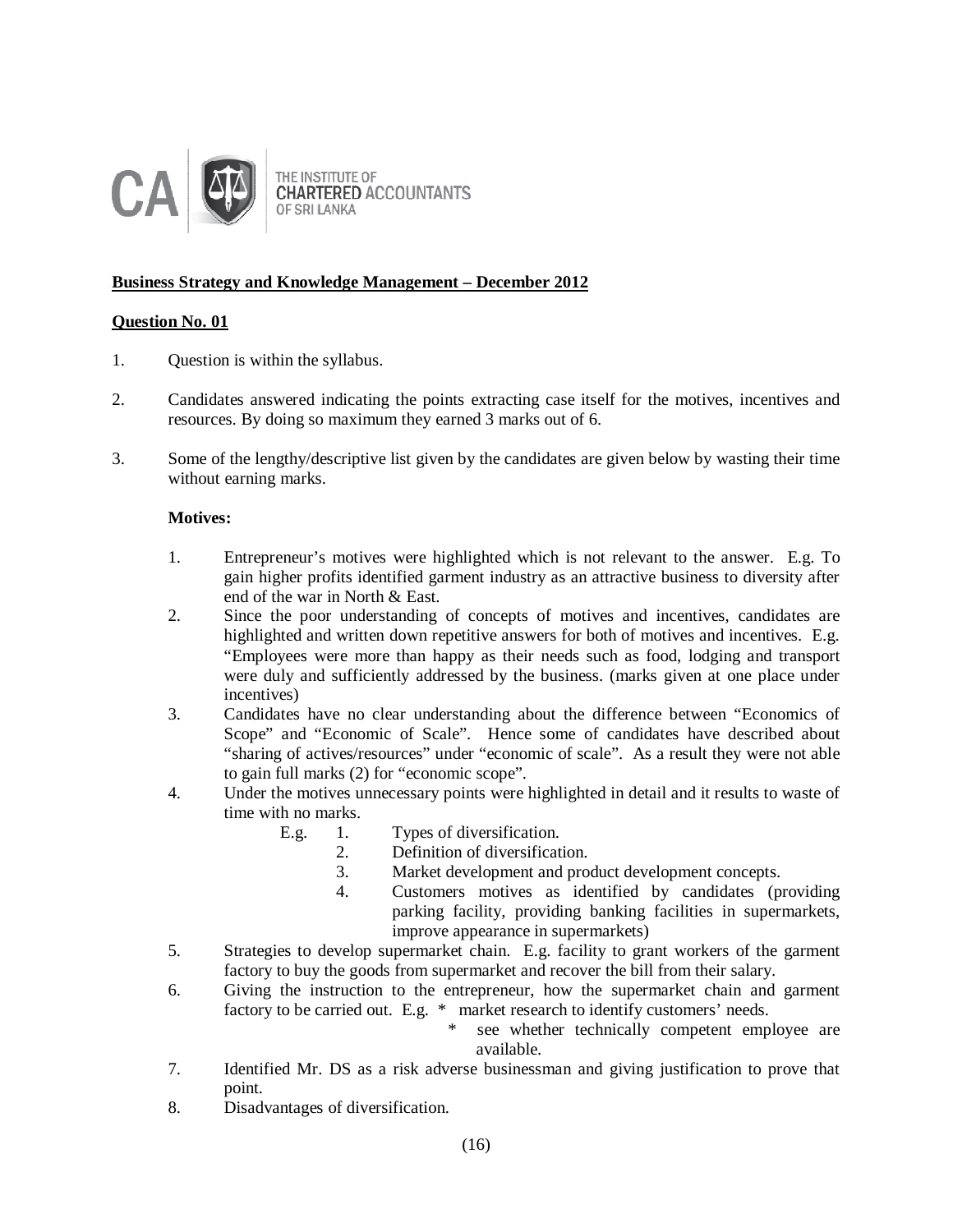- E.g.1. Lack of management experience
	- 2. If one business falls, it will affect to the whole organization.<br>3. Investment in unrelated business is high risky.
		- Investment in unrelated business is high risky.
- 9. Comparing supermarket business with garment industry and identify the management to be trained for carrying out garments and necessity of skilled labour in garment industry.
- 10. Most of the candidates who obtained below 5 marks had reproduced the whole case in their words wasting their valuable time.
- 11. Candidates have given advice/conclusion not to go for garment industry.
- 12. discussed all the theories about the strategy such as Ansoff model, BCG matrix, SWOT analysis etc.

# **Incentives:**

- 1. Most of the candidates got only 1 mark for internal factor out of allocated 3 marks.
- 2. External factors which can be earned 2 marks were not discussed.
- 3. Most of them have addressed incentive as incentives payments done to the employees.
	- E..g. (a) How the incentives for employees to be determined (performance incentives based on industry practice etc.)
		- (b) Non financial incentives such as employee training, have to made to employees.
		- (c) Incentive payments merely do not motivate employees.

# **Resources:**

Most of the candidates had not addressed this part correctly. Instead they have listed facts as below directly taken from the case study.

- Motivated employees.
- Youngsters are querying for employment.
- Reputation/goodwill of DS
- Supplier relationship.
- Customer base.
- Won the hearts and minds of youngsters.<br>- "Let's win together"
- "Let's win together".
- 4. 90% of candidates were unable to identify the theory behind the diversification as explained under above comment no. 03.
- 5. Without discussing external factors under each headings candidates lost the allocated 2 marks for the external factors.
- 6. Items listed under point no. 03 were repeating among the motives and incentives and marks were allocated only for one category.
- 7. Although the answer is expecting motive, incentives, resources and benefits clearly, by giving the answers, that structure has not followed by the candidates.
- 8. Under support diversification as opposed to single business strategy (marks 3), following mistakes are done by the candidates.
	- (a) Irrelevant points highlighted which do not add marks.
		- E.g. what does it mean by corporate strategy.
			- defining diversification and single business.
	- (b) Some candidates discussed about the drawbacks and problems of the diversification which is irrelevant and not earned any mark.
- 9. Part (b) of the question (marks 7), candidates shown reasonably fair knowledge about the outsourcing concepts and benefit of the same.
- 10. Under strategic outsourcing, following irrelevant points are discussed by the candidates.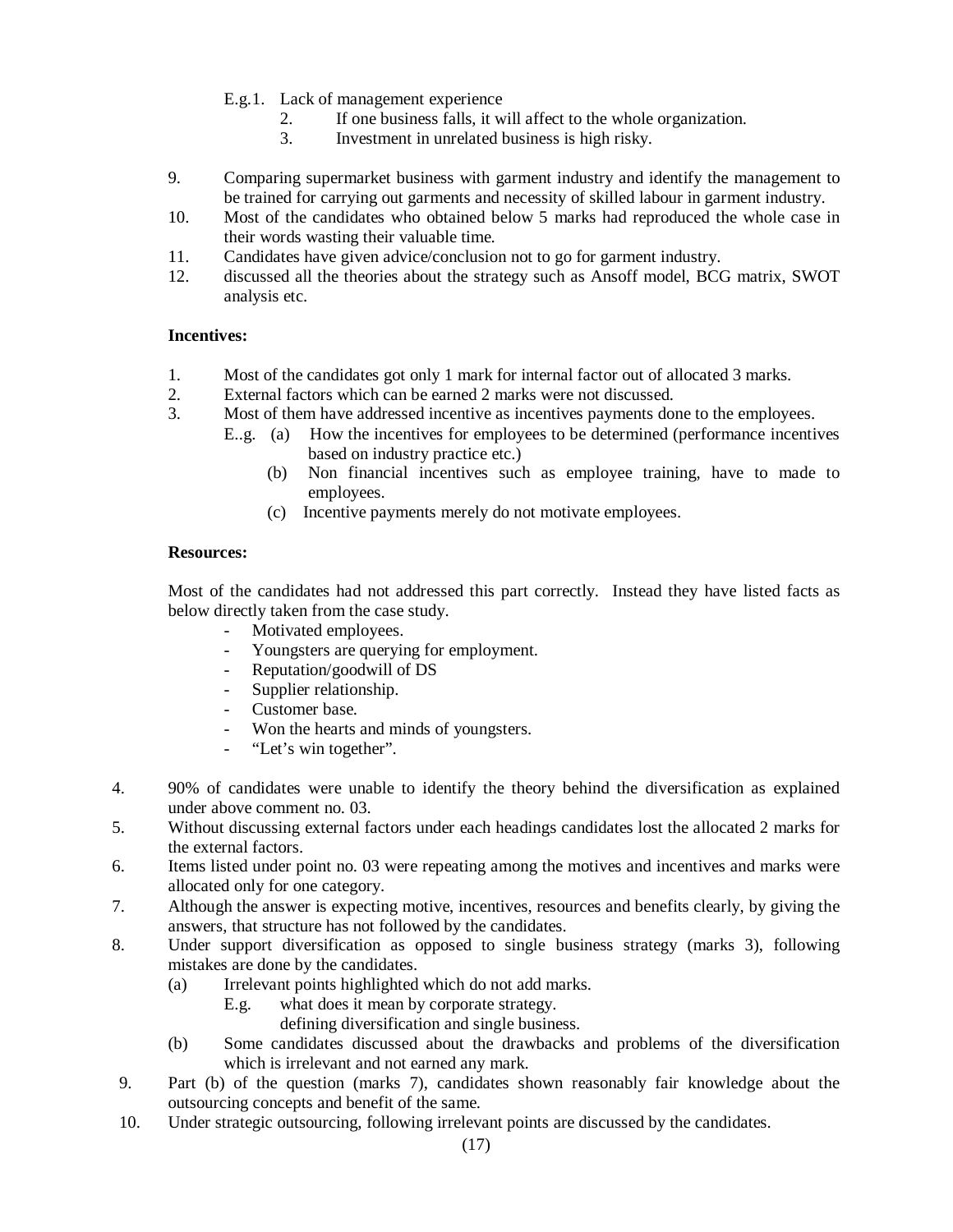- (a) Brief description is given to identify that moving in to garment business is an unrelated diversification.
- (b) Without giving any facts to support the benefit of outsourcing, candidates are recommended to go to outsourcing by stating following points;
	- Management of supermarket business has no experience in managing garments.
	- Supermarket employees have no skills to work in garments (i.e. cannot share the resources between 2 business)
	- It is difficult to recruit skilled labour to the garment under current market conditions.
- (c) Time wasting by listing activities of garment industry that can be outsourced.
- (d) Subcontracting concept has been discussed under outsourcing.

- 1. This question is within the syllabus.
- 2. Part (a) of the question majority of the candidates (about 80%) understood the question and at least one point given in the answer while other points are not relevant to the question.
- 3. There are some candidates who could not understand the question at all.
- 4. Some of the irrelevant answers given by the candidates are;
	- Political/economical/exchange barriers.
	- Currency risk/political risk/commercial risk.
	- Transportation difficulties.
	- Decision making problem.
	- Cultural differences.
- 5. By considering allocated marks, candidates have not discussed reasonable point to earn sufficient marks.
- 6. Candidates shown fair knowledge regarding part (b) multi country and global competence and some candidates complied mixed and discussed multinational companies and other unnecessary details.
- 7. There are candidates who have not understood the whole question and failed to give a proper reply.
- 8. Part (b) strategic importance suitable growth was not discussed separately and they did not show a proper knowledge regarding that. (discussed only multi country competition and global competition)
- 9. Candidates should devote/find time to read additional reading before the examination.
- 10. Part B of the question, candidates tried to explain the meaning of two different concepts without subject knowledge behind that.

# **Question No. 03**

1. Question is within the syllabus.

# **Part (a)**

- 2. According to the question, examiner is expecting a Strategic Management Process but candidates failed to address this matter and more concentrated on the word "why".
- 3. Because of above reason candidates lost the fair amount of marks.
- 4. Structuring of answer is very poor. Candidates try to link unrelated areas to the question, such as SWOT analysis, BCQ matrix.
- 5. Candidates try to explain the change management of the organization but they failed to explain how such changes affect to the organization, e.g. external, internal and environmental changes.
- 6. Although candidates have fair knowledge of Strategic Management Process. However, candidates failed to apply such knowledge to the question accordingly.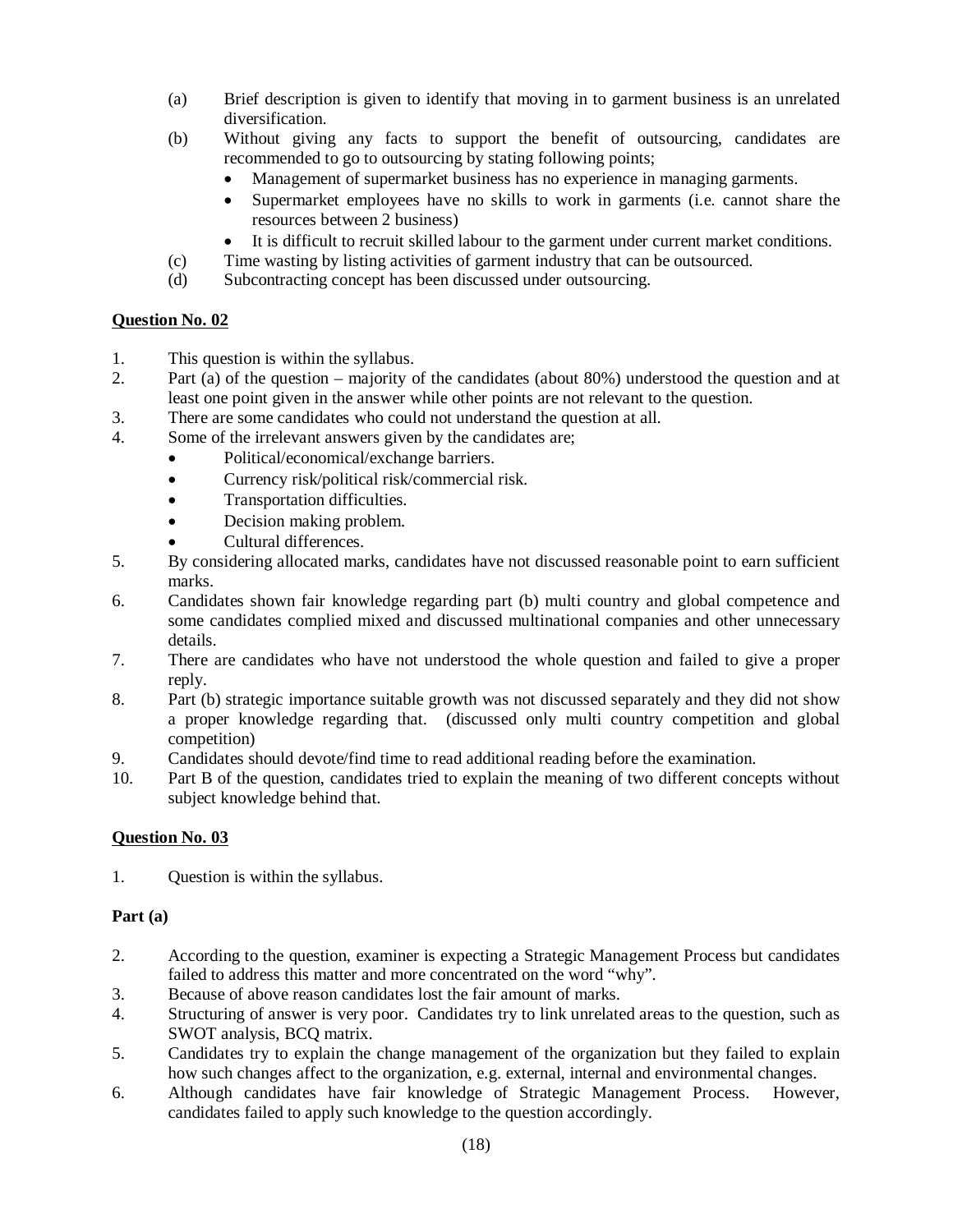- 7. When the candidates were writing the answer they do not logically presented.
- 8. The examiner used a word of 'examine and explain in the part 'a' and 'b' in the question.' Due to that candidates try to explain all aspects of the process.

# **Part (b)**

- 9. Most of the candidates have been fairly understood part (b) of the question and answered satisfactorily. Majority of candidates have been awarded over 75% marks on this part.
- 10. Some of the candidates applied irrelevant theories to answer, such as industrial theory, agency theory, real option theory expansion focus, identifying the objectives of the business, identify the goals of the business, fully own they subsidiary described in details not earned marks.
- 11. Majority of candidates (95%) has failed to understand question and not meet the examiners' expectation.
- 12. The following unrelated answers were given by the candidates for part 'c'.
	- a. Corporate structure
	- b. Middle level operation level.
	- c. GAP Analysis.
	- d. SWOT Analysis.
	- e. Strategic Management Process.
- 13. Candidates should find time and read additional reading materials prescribed for this level.

# **Question No. 04**

(i) Part (a) of question well understood, and given correct facts from the given cases. Part (b) of the question did not understand well and given very general answers.

Candidates should focus to the given case and they should analyse given facts.

The answers are not up to the standard which is expected from Strategic Level II candidates. Justifications were not enough. Subject knowledge is good and candidates should improve their analytical skills.

(ii) A few candidates did not understand the facts in 'given description'. Therefore their answers are not relevant to the given case.

Some of answers are very bad. Candidates should improve their hand writing and presentation skills.

- (iii) Candidates did not justify the essentials given in part (a). Candidates should carefully read the question and they should get clear understanding about the question before making the answer.
- (iv) Question is within the syllabus and very relevant to Strategic Level II.
- (v) Lecturers should teach their candidates to apply knowledge management system. They should give proper training to analyse the given case.

# **Question No. 05**

(i) Most of candidates understood the part (a) of the question but not in part (b). Subject knowledge of the Artificial intelligent may be very poor. Quality of answer in this question is not up to the standard.